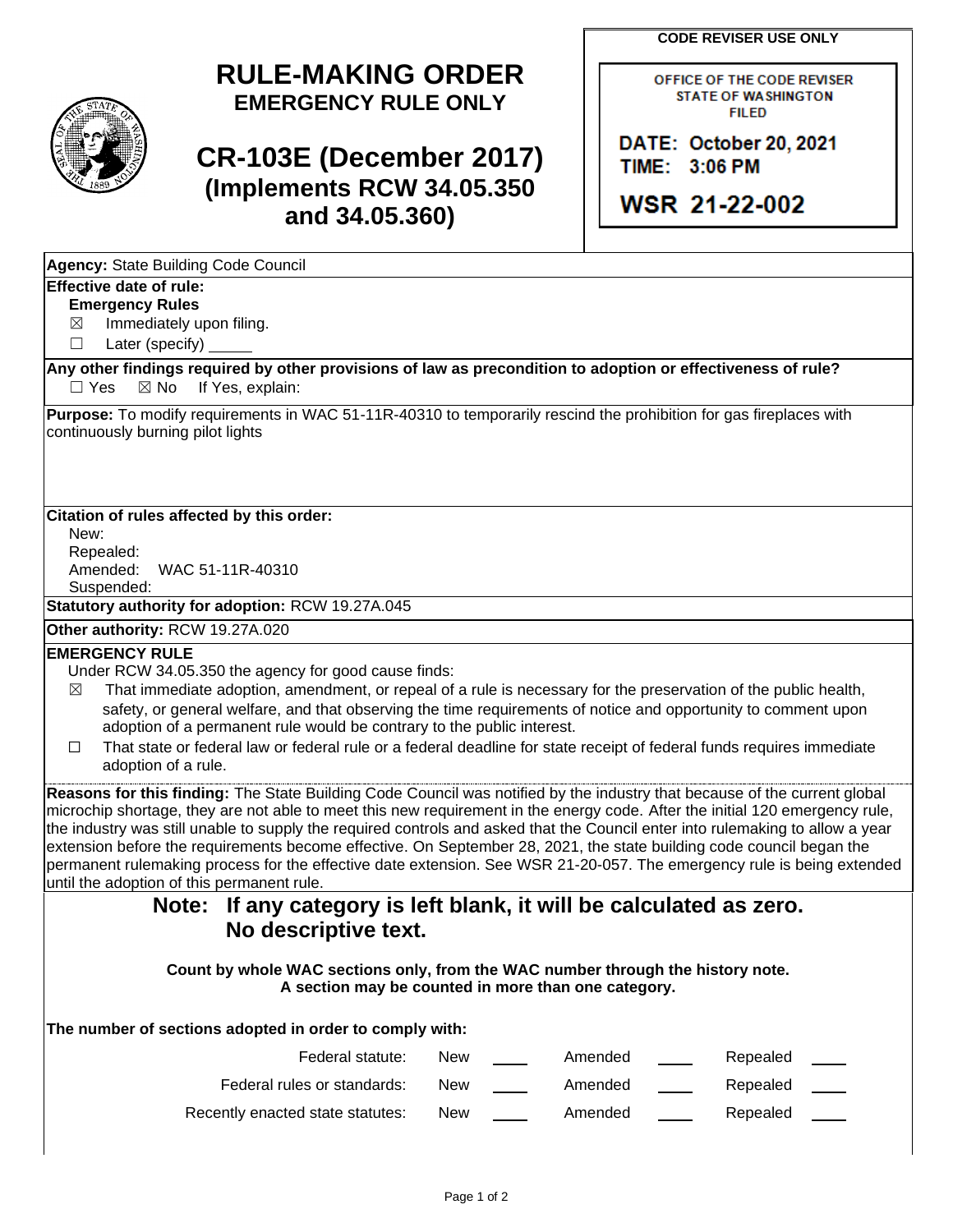| The number of sections adopted at the request of a nongovernmental entity:                   |            |         |   |               |  |  |  |  |  |
|----------------------------------------------------------------------------------------------|------------|---------|---|---------------|--|--|--|--|--|
| New                                                                                          |            | Amended | 1 | Repealed      |  |  |  |  |  |
|                                                                                              |            |         |   |               |  |  |  |  |  |
| The number of sections adopted on the agency's own initiative:                               |            |         |   |               |  |  |  |  |  |
| New                                                                                          |            | Amended |   | Repealed      |  |  |  |  |  |
|                                                                                              |            |         |   |               |  |  |  |  |  |
| The number of sections adopted in order to clarify, streamline, or reform agency procedures: |            |         |   |               |  |  |  |  |  |
| New                                                                                          |            | Amended |   | Repealed      |  |  |  |  |  |
|                                                                                              |            |         |   |               |  |  |  |  |  |
| The number of sections adopted using:                                                        |            |         |   |               |  |  |  |  |  |
| Negotiated rule making:<br>New                                                               |            | Amended |   | Repealed      |  |  |  |  |  |
| Pilot rule making:<br>New                                                                    |            | Amended |   | Repealed      |  |  |  |  |  |
| Other alternative rule making:<br>New                                                        |            | Amended |   | Repealed      |  |  |  |  |  |
|                                                                                              |            |         |   |               |  |  |  |  |  |
| Date Adopted: October 20, 2021                                                               | Signature: |         |   |               |  |  |  |  |  |
| Name: Andrew S. Klein                                                                        |            |         |   | Sudrem & Klin |  |  |  |  |  |
| <b>Title: Council Chair</b>                                                                  |            |         |   |               |  |  |  |  |  |